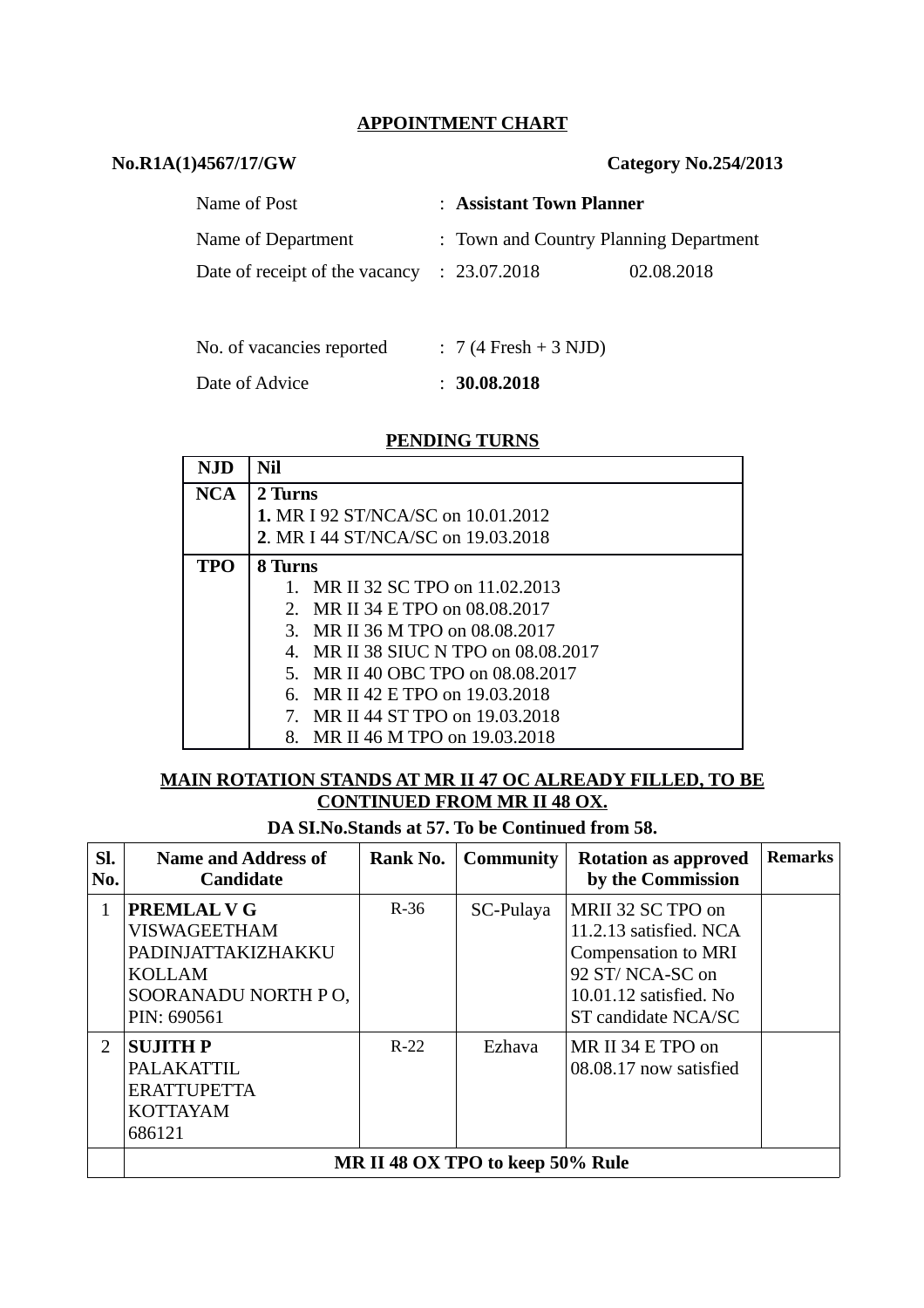| 3              | <b>ROOPA MATHEW</b><br>PUNNACKAPADAVIL<br><b>HOUSE</b><br>AVOLY PO,<br><b>MUVATTUPUZHA</b><br><b>ERNAKULAM</b><br><b>AVOLY</b>                     | $R-15$ | $\left( -\right)$               | <b>MR II 49 OC</b>                                            |  |
|----------------|----------------------------------------------------------------------------------------------------------------------------------------------------|--------|---------------------------------|---------------------------------------------------------------|--|
|                |                                                                                                                                                    |        | MR II 50 D TPO to keep 50% Rule |                                                               |  |
| $\overline{4}$ | <b>SANU K THEKKATH</b><br>THEKKATH HOUSE<br><b>MASTER LANE</b><br>CHEMBUKKAVU<br><b>THRISSUR</b><br>THRISSUR CITY PO<br>680020                     | $R-16$ | $\left( -\right)$               | <b>MR II 51 OC</b>                                            |  |
| 5              | <b>SUNIL PT</b><br><b>VALIYAPARAMBIL</b><br><b>NEAR MALAYILATHUT</b><br><b>TEMPLE</b><br><b>KOZHIKODE</b><br><b>KINALOOR-673621</b>                | $R-23$ | Thiyya                          | NJD Compensation to<br>MR II 28 E is now<br>satisfied         |  |
| 6              | <b>AKHIL V</b><br><b>AKHIL</b><br>BHAVAN, ELAVUNINNA<br>ROADARIKATHU VEEDU<br><b>KAZHIVOOR</b><br>THIRUVANANTHAPURAM<br>KAZHIVOOR PO,PIN<br>695526 | $R-17$ | SIUC-Nadar                      | <b>NJD</b> Compensation to<br>MR II 35 OC is now<br>satisfied |  |
| 7              | <b>DEVIBJ</b><br>MADHURAMITTATH<br>HOUSE, PWRA 12B<br>PERUMANATHAZHAM<br>ROAD, PONEKKARA<br><b>ERNAKULAM</b><br>682041                             | $R-18$ | $(-)$                           | NJD Compensation to<br>MR II 39 OC is now<br>satisfied        |  |